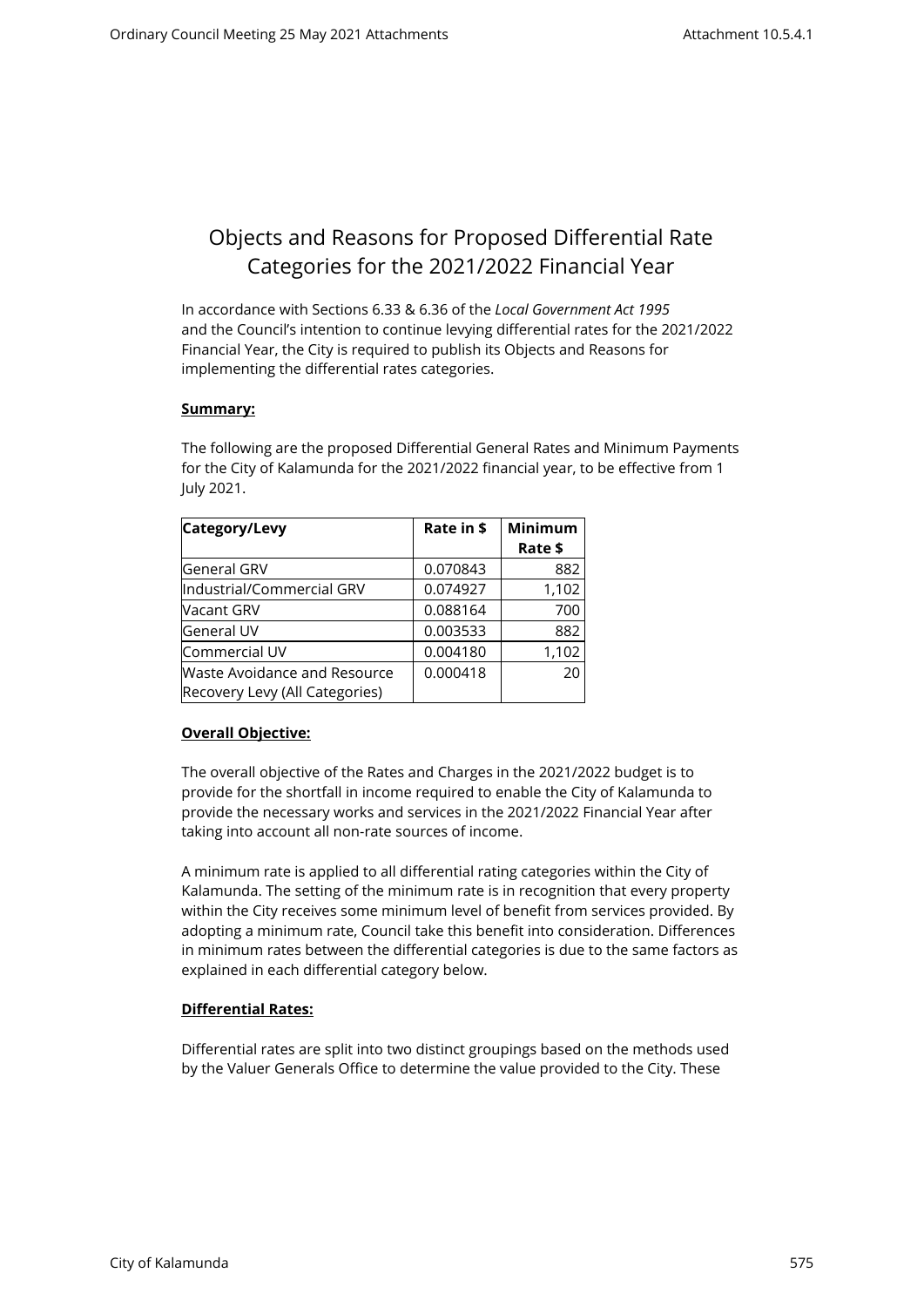- 2 -

two groupings are Gross Rental Value (GRV) which is used on urban properties and Unimproved Value (UV) which is predominantly used on rural properties. More information on the different valuation methods can be found on the Valuer Generals website at [www.landgate.wa.gov.au](http://www.landgate.wa.gov.au/)

## **GRV Differential Rates:**

The valuations provided to the City for GRV properties are reviewed on a Triennial basis by Landgate. GRV values are reflective of the estimated rental yield per year of the property. Further information about the exact method of calculation and any objections to valuations will need to be directed to the Valuer Generals Office at Landgate.

## **GRV General**

The GRV General rate applies to all GRV valued properties in the City with a predominant land use that does not fall within the categories of Commercial, Industrial or Vacant Land.

The object of this rate is to apply a base differential general rate to land zoned and used for purposes other than Commercial, Industrial or Vacant Land and to act as the City's benchmark differential rate by which all other GRV rated properties are assessed.

The reason for this rate is to ensure that all ratepayers make a reasonable contribution towards the ongoing maintenance and provision of works, services and facilities throughout the City. It is also lower than vacant land as the City is endeavouring to encourage landowners to develop vacant land.

#### **GRV Industrial/Commercial**

The Industrial and Commercial GRV rate is levied on GRV valued properties where the predominant use of the land is for either Industrial or Commercial purposes.

The object of this rate category is to apply a higher differential rate to raise additional revenue to offset the increased costs associated with service provision to these properties.

The reason for this rate is that a higher differential rate is required to meet the higher level of service costs associated with Commercial and Industrial properties and the localities within which they are situated. This would typically include costs associated with increased maintenance and renewal of assets and infrastructure required.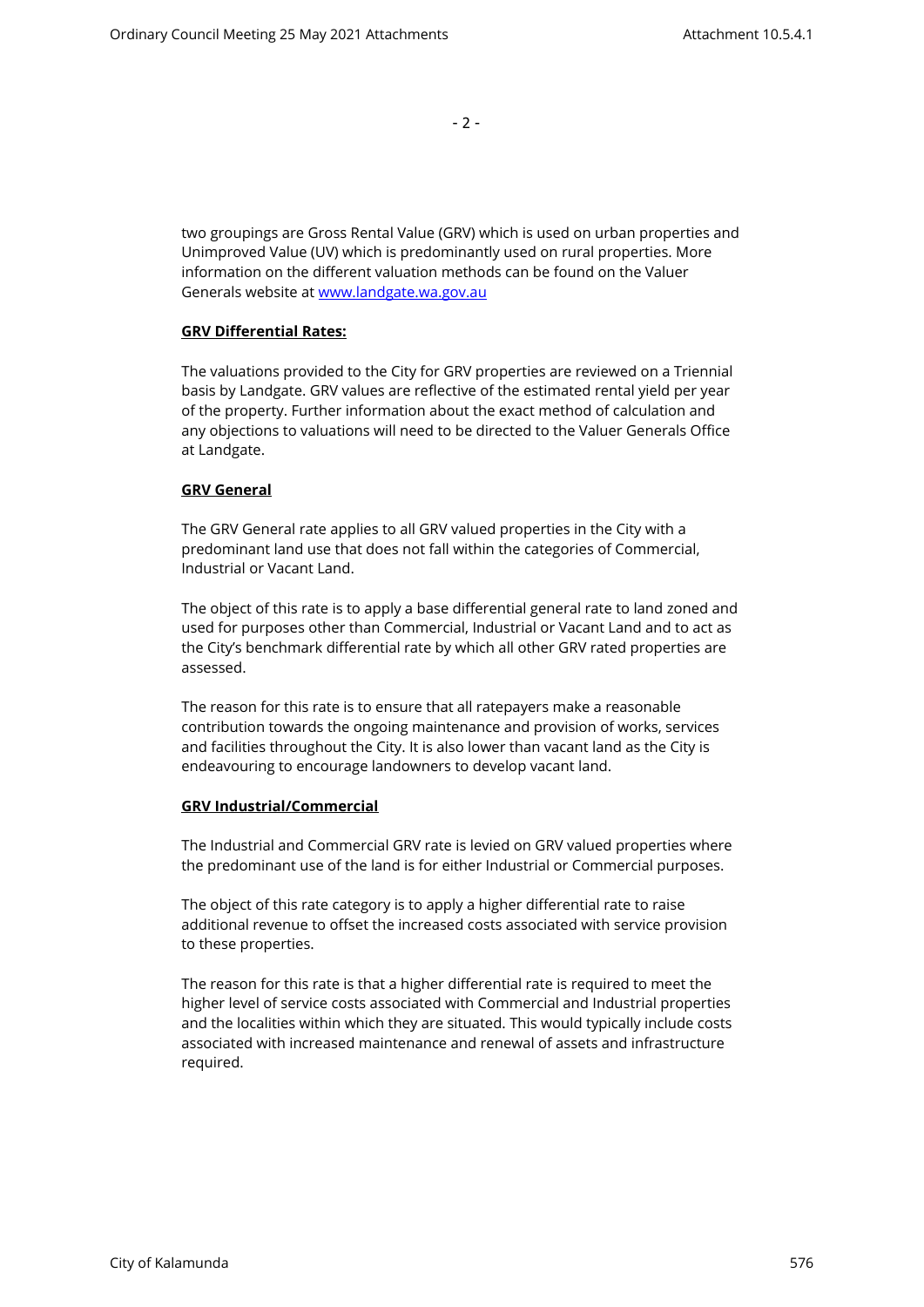- 3 -

# **GRV Vacant**

The GRV Vacant rate is levied on all GRV valued land in the City where the property is considered vacant land.

The object of this rate is to promote the development of vacant land within the City's district.

The reason for this rate is to impose a higher differential general rate on vacant land that acts as a disincentive to persons who are land banking and not actively developing vacant land.

## **UV Differential Rates:**

The valuations provided to the City for UV properties are reviewed on an annual basis by Landgate. UV Values are reflective of the estimated market value of the land assuming no improvements have been made (Houses, Sheds, Fencing etc) as determined by the Valuer General. Further information about the exact method of calculation and any objections to valuations will need to be directed to the Valuer Generals Office at Landgate.

#### **UV General**

The UV General rate applies to all UV valued properties in the City with a predominant land use that does not fall within the categories of Commercial or Industrial.

The object of this rate category is to impose a differential rate commensurate with the use of land and is the base rate by which all other UV rated properties are assessed.

The reason for this rate is to ensure that all ratepayers on Unimproved Properties make a reasonable contribution towards the ongoing maintenance and provision of works, services and facilities throughout the City.

### **UV Commercial**

The UV Commercial rate is levied on UV valued properties where the predominant use of the land is for either Industrial or Commercial purposes.